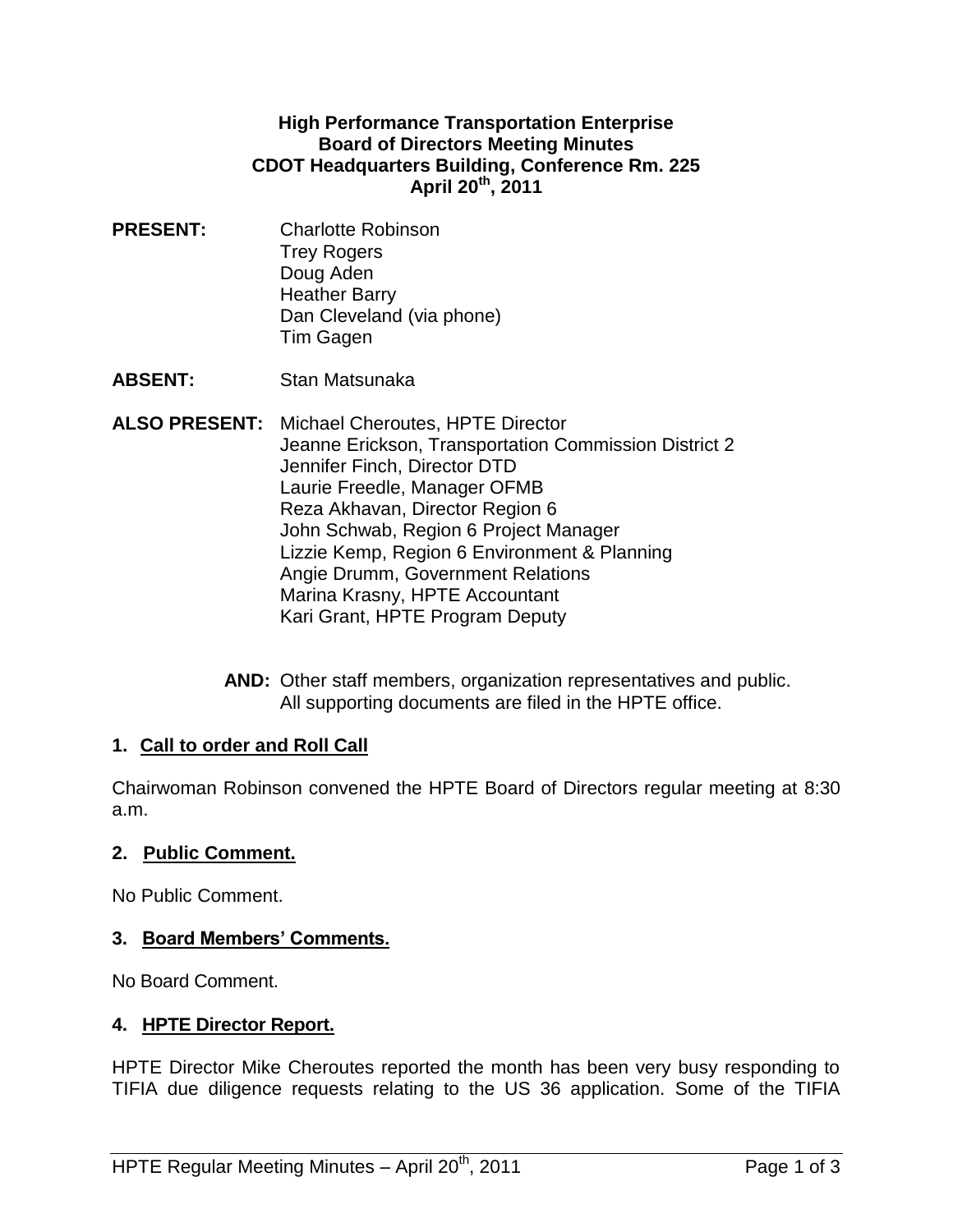requests are resulting in additional work needing to be done by consultant Wilbur Smith Associates (WSA). He noted the Board will be asked to approve a budget revision for that. Mike said the process is going well overall, and that he expects a successful conclusion to this part of the TIFIA application process.

Phase 2 (also often referred to as Segment 3) of the US 36 Corridor is also a primary focus for HPTE staff, and Mike reported that a consulting advisory team is working hard to build a business case for private investment in this segment of the project.

He noted that we are continuing to work with the C-470 coalition and the I-70 East planning effort on preliminary financing alternatives. He also said HPTE is also in touch with the Division of Rail and Transit, and that it is becoming understood that HPTE is not just a highway financing entity.

Director Barry expressed appreciation for everyone's work on the TIFIA application, and acknowledged Mike's leadership.

# **5. Discuss and Act on the Regular Meeting Minutes for March 18th , 2011.**

Chairwoman Robinson asked for consideration of the March  $18<sup>th</sup>$ , 2011 HPTE regular meeting minutes. Director Rogers moved for adoption of the meeting minutes. Director Gagen seconded the motion and on the vote of the Board, the minutes for March  $18<sup>th</sup>$ , 2011 meeting were adopted. The motion passed unanimously.

### **Resolution Number HPTE-41**

BE IT HEREBY RESOLVED, the High Performance Transportation Enterprise Board of Directors' Regular Meeting Minutes for March 18th, 2011 are hereby approved.

### **6. Discuss and Act on Revised Budget for WSA Contract Amendment.**

Mike asked HPTE Accountant Marina Krasny to introduce the budget revision under consideration. She noted there are a couple small changes to be made, the primary one to accommodate additional work by WSA in response to TIFIA requests. The amount on that is an increase of \$150,000. In response to a clarification by Chairwoman Robinson, Mike said he wanted to roll that back to \$100,000. The actual consultant scope of work came in after Marina prepared the revisions, and the \$100,000 figure is closer to the actual amount proposed by WSA.

Marina then noted the next revision doesn't involve additional dollars, just a shift in amounts between budget categories for conferences and registrations. The last item is a small upward revision to the revenue projections for I-25 Express Lanes, based on revenue reports from the previous few months.

Chairwoman Robinson called for a motion to revise the budget. Director Cleveland moved for adoption of the amendments as discussed (to the \$100,000 figure). Director